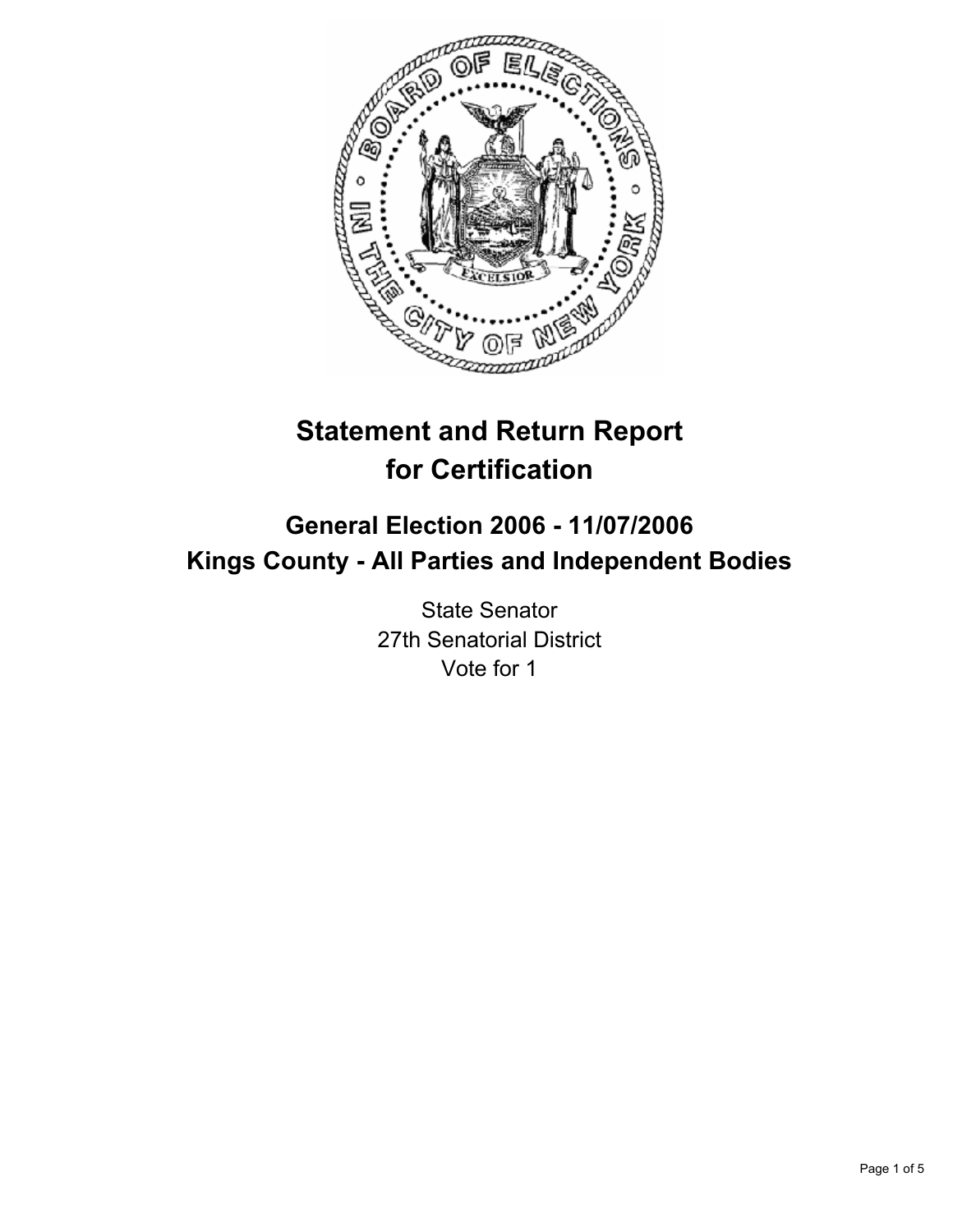

# **Assembly District 41**

| PUBLIC COUNTER                   | 8,702 |
|----------------------------------|-------|
| EMERGENCY                        | 130   |
| ABSENTEE/MILITARY                | 234   |
| AFFIDAVIT                        | 91    |
| Total Ballots                    | 9,217 |
| CARL KRUGER (DEMOCRATIC)         | 6,217 |
| MILDRED R MAHONEY (CONSERVATIVE) | 412   |
| Total Votes                      | 6,629 |
| Unrecorded                       | 2,588 |

### **Assembly District 42**

| PUBLIC COUNTER                   | 1,134 |
|----------------------------------|-------|
| <b>EMERGENCY</b>                 | 6     |
| ABSENTEE/MILITARY                | 16    |
| AFFIDAVIT                        | 10    |
| <b>Total Ballots</b>             | 1,181 |
| CARL KRUGER (DEMOCRATIC)         | 757   |
| MILDRED R MAHONEY (CONSERVATIVE) | 32    |
| <b>Total Votes</b>               | 789   |
| Unrecorded                       | 392   |

#### **Assembly District 44**

| PUBLIC COUNTER                   | 1,217 |
|----------------------------------|-------|
| <b>EMERGENCY</b>                 |       |
| ABSENTEE/MILITARY                | 20    |
| <b>AFFIDAVIT</b>                 | 8     |
| <b>Total Ballots</b>             | 1,259 |
| CARL KRUGER (DEMOCRATIC)         | 723   |
| MILDRED R MAHONEY (CONSERVATIVE) | 48    |
| <b>Total Votes</b>               | 771   |
| Unrecorded                       | 488   |

#### **Assembly District 45**

| <b>PUBLIC COUNTER</b>            | 10,964 |
|----------------------------------|--------|
| <b>EMERGENCY</b>                 | 97     |
| ABSENTEE/MILITARY                | 335    |
| AFFIDAVIT                        | 117    |
| <b>Total Ballots</b>             | 11,586 |
| CARL KRUGER (DEMOCRATIC)         | 7,443  |
| MILDRED R MAHONEY (CONSERVATIVE) | 530    |
| CHARLES BARRON (WRITE-IN)        |        |
| IAN RANDAL STROCK (WRITE-IN)     | 2      |
| TINA F. GRAY (WRITE-IN)          |        |
| <b>Total Votes</b>               | 7,977  |
| Unrecorded                       | 3,609  |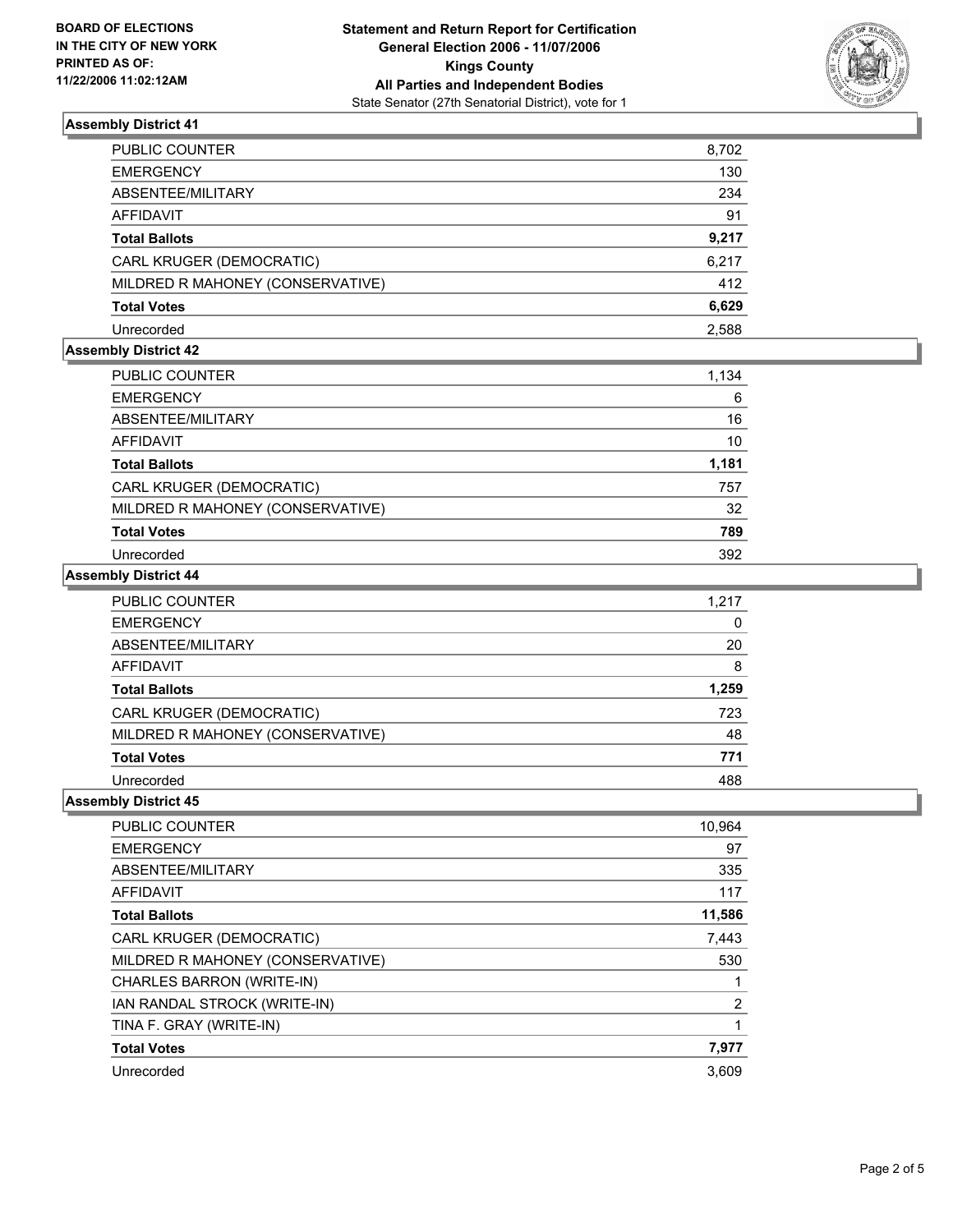

# **Assembly District 46**

| PUBLIC COUNTER                   | 6,541 |
|----------------------------------|-------|
| EMERGENCY                        | 0     |
| ABSENTEE/MILITARY                | 119   |
| AFFIDAVIT                        | 80    |
| Total Ballots                    | 6,759 |
| CARL KRUGER (DEMOCRATIC)         | 3,982 |
| MILDRED R MAHONEY (CONSERVATIVE) | 114   |
| Total Votes                      | 4,096 |
| Unrecorded                       | 2,663 |

# **Assembly District 47**

| PUBLIC COUNTER                   | 4,941 |
|----------------------------------|-------|
| <b>EMERGENCY</b>                 | 5     |
| ABSENTEE/MILITARY                | 142   |
| AFFIDAVIT                        | 57    |
| <b>Total Ballots</b>             | 5,173 |
| CARL KRUGER (DEMOCRATIC)         | 2,902 |
| MILDRED R MAHONEY (CONSERVATIVE) | 208   |
| <b>Total Votes</b>               | 3,110 |
| Unrecorded                       | 2.063 |

#### **Assembly District 48**

| PUBLIC COUNTER                   | 2,949 |
|----------------------------------|-------|
| <b>EMERGENCY</b>                 | 54    |
| ABSENTEE/MILITARY                | 78    |
| <b>AFFIDAVIT</b>                 | 26    |
| <b>Total Ballots</b>             | 3,161 |
| CARL KRUGER (DEMOCRATIC)         | 1,655 |
| MILDRED R MAHONEY (CONSERVATIVE) | 157   |
| ALLEN S. POPPER (WRITE-IN)       |       |
| <b>Total Votes</b>               | 1,813 |
| Unrecorded                       | 1.348 |

## **Assembly District 49**

| PUBLIC COUNTER                   | 441 |
|----------------------------------|-----|
| <b>EMERGENCY</b>                 |     |
| ABSENTEE/MILITARY                | 3   |
| <b>AFFIDAVIT</b>                 |     |
| <b>Total Ballots</b>             | 455 |
| CARL KRUGER (DEMOCRATIC)         | 190 |
| MILDRED R MAHONEY (CONSERVATIVE) | 31  |
| <b>Total Votes</b>               | 221 |
| Unrecorded                       | 234 |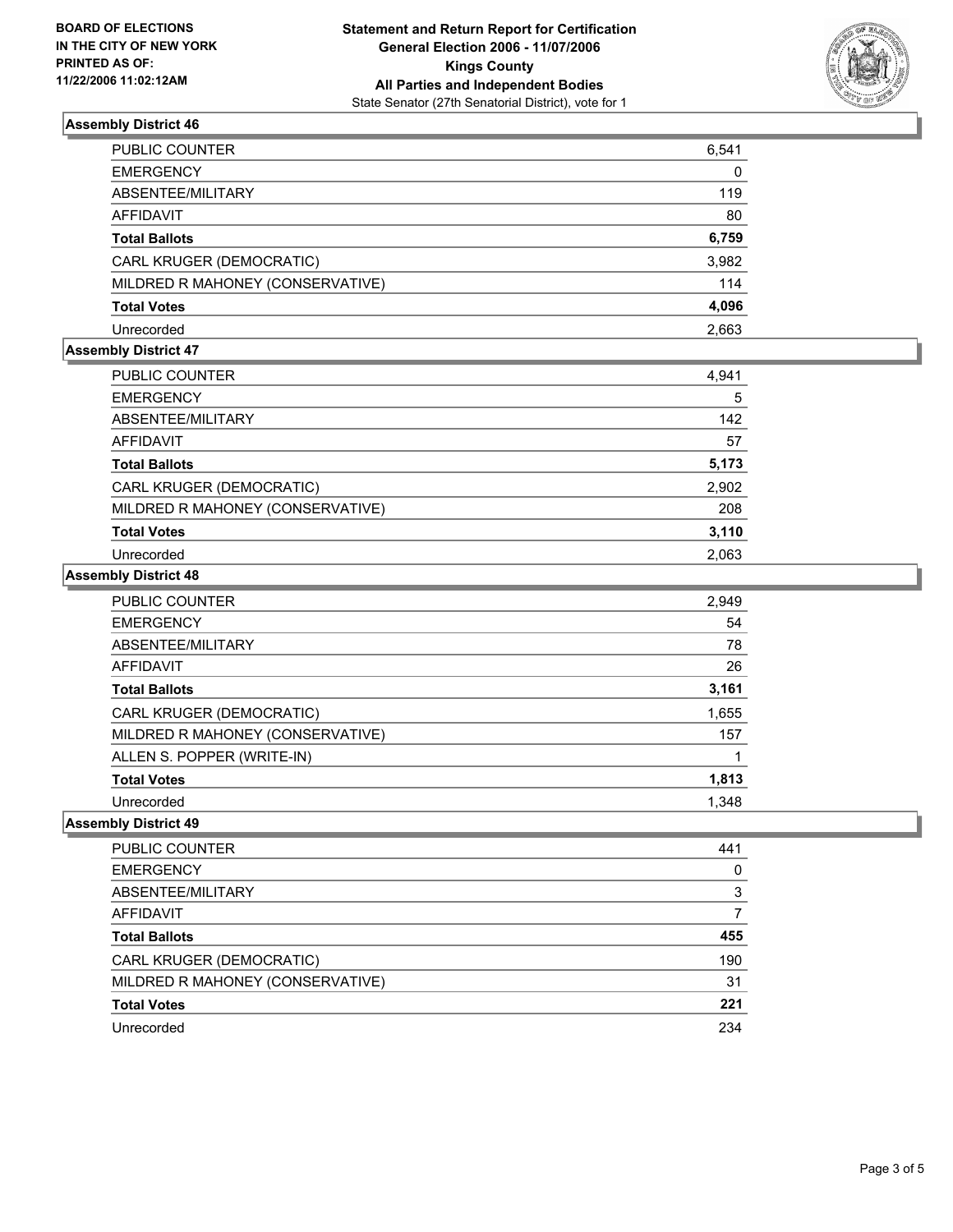

## **Assembly District 59**

| PUBLIC COUNTER                   | 5,523 |
|----------------------------------|-------|
| <b>EMERGENCY</b>                 | 33    |
| ABSENTEE/MILITARY                | 130   |
| <b>AFFIDAVIT</b>                 | 94    |
| <b>Total Ballots</b>             | 5,792 |
| CARL KRUGER (DEMOCRATIC)         | 3,799 |
| MILDRED R MAHONEY (CONSERVATIVE) | 321   |
| S MILSTEIN (WRITE-IN)            |       |
| <b>Total Votes</b>               | 4,121 |
| Unrecorded<br>1,671              |       |